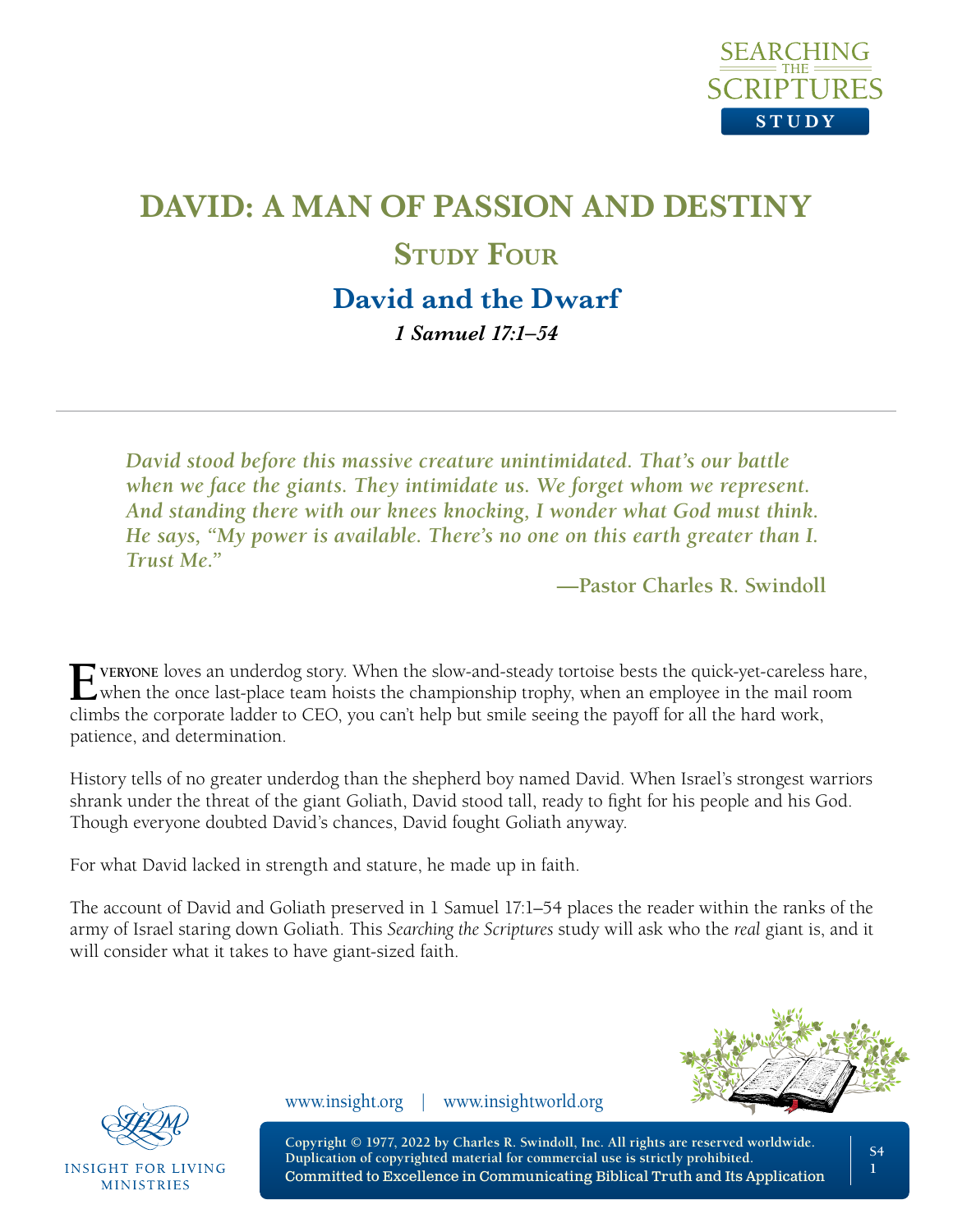

### **David and the Dwarf**

*1 Samuel 17:1–54*



### **PREPARE YOUR HEART**

The book of Psalms has preserved many of David's songs for the people of God to sing. These songs touch every circumstance—joy and lament, prosperity and poverty, defeat and victory. Pray these words of victory from *[Psalm 27:1–3](https://www.biblegateway.com/passage/?search=Psalm%2027&version=NLT;NASB1995)* before you open God's Word today.

*The Lord is my light and my salvation so why should I be afraid? The Lord is my fortress, protecting me from danger, so why should I tremble? When evil people come to devour me, when my enemies and foes attack me, they will stumble and fall. Though a mighty army surrounds me, my heart will not be afraid. Even if I am attacked, I will remain confident.*



### **TURN TO THE SCRIPTURES**

If David's life could teach one lesson, it would be, "People judge by outward appearance, but the Lord looks at the heart" (*[1 Samuel 16:7](https://www.biblegateway.com/passage/?search=1%20Samuel%2016%3A7&version=NLT;NASB1995)*).

The people of Israel saw that Saul stood head-and-shoulders above everyone else, so they chose him to be their king. Those who knew David saw him just as a modest shepherd—*nothing special*. God, however, saw the hearts of these two men. He flipped the people's expectations upside down and chose David to replace Saul as king because David had a heart for God.

When the Israelites beheld the enormous stature of their enemy Goliath, they proved once again that people look only at external appearances. When no one else in Israel believed that God would preserve His people, God knew that David had faith, and 1 Samuel 17:1–54 shows how God used this faith to fell even the giant Goliath.



INSIGHT FOR LIVING **MINISTRIES** 

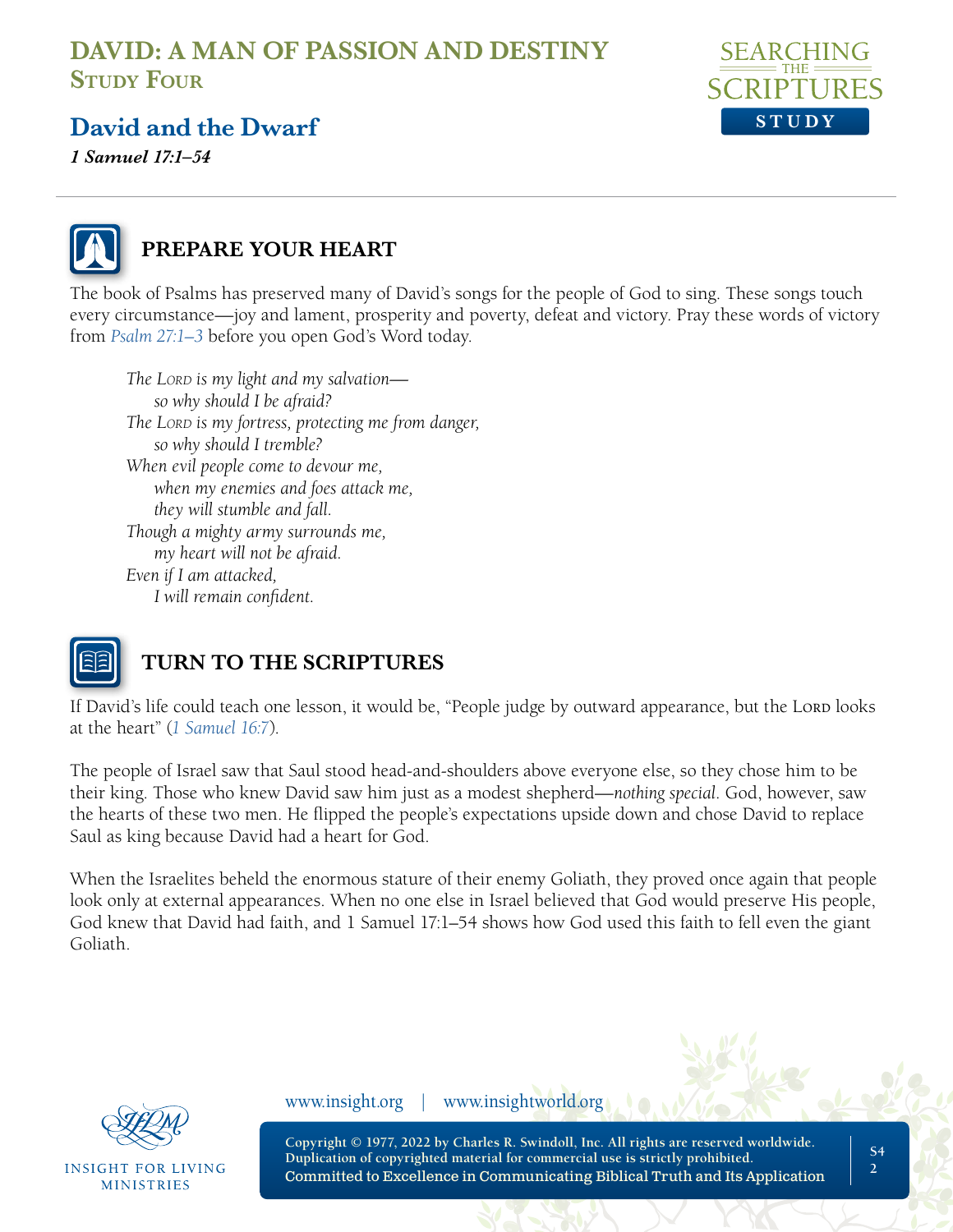

### **David and the Dwarf**

*1 Samuel 17:1–54*

#### **Observation: The Physical Giant Goliath**

Good observation requires a careful reading of the text, even when it's tempting to skip over familiar sections. Read *[1 Samuel 17:1–54](https://www.biblegateway.com/passage/?search=1+Samuel+17%3A1%E2%80%9354+&version=NLT;NASB1995)* slowly. Look at every word, answering the question, "What does this passage *say*?"1

#### **Goliath before Israel—1 Samuel 17:1–11**

As the army of Israel stared down the Philistines on the opposite side of the Elah Valley, a lone man stepped out of the Philistine ranks and stood between the two armies. Their champion. Goliath. Describe the appearance of this figure in *[1 Samuel 17:4–5](https://www.biblegateway.com/passage/?search=1+Samuel+17%3A4%E2%80%935&version=NLT;NASB1995)*.



#### *Searching the Scriptures* **Study Tool: Geographical Setting**

Using a Bible *[atlas](https://insightforliving.swncdn.com/docs/ifl-usa/content/ascendio/maps/NLT_maps_from_Tyndale6.pdf)*, locate the city of Gath, Goliath's home. To see a satellite image of the Valley of Elah, a diagram of the possible site of the battle between David and Goliath, and photographs of the valley, see "*[The Valley of Elah](https://www.biblewalks.com/ElahValley)*" at biblewalks.com.

What challenge did Goliath pose to the Israelites in *[17:8–9](https://www.biblegateway.com/passage/?search=1+Samuel+17%3A8%E2%80%939&version=NLT;NASB1995)*? How did Saul—along with the rest of Israel's warriors—respond in *[17:11](https://www.biblegateway.com/passage/?search=1+Samuel+17%3A11&version=NLT;NASB1995)* to Goliath's challenge? (See also *[17:24](https://www.biblegateway.com/passage/?search=1+Samuel+17%3A24&version=NLT;NASB1995)*.)



INSIGHT FOR LIVING **MINISTRIES** 

www.insight.org | www.insightworld.org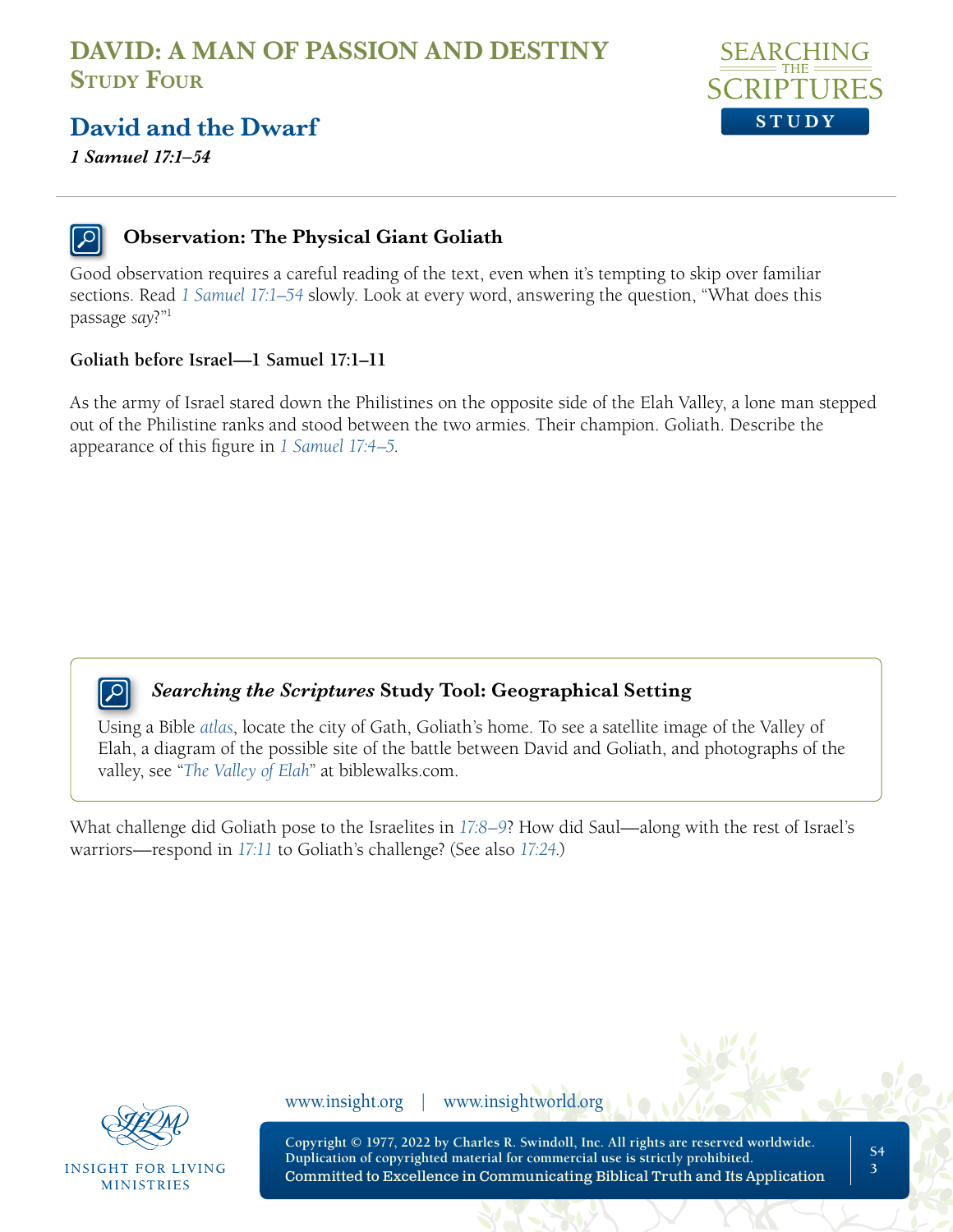

### **David and the Dwarf**

*1 Samuel 17:1–54*

**David before Saul—1 Samuel 17:12–39**

While his brothers joined the fray, David stayed behind to tend to the flocks. But David's father Jesse sent him to bring his brothers supplies. What did David say to Saul in *[1 Samuel 17:32](https://www.biblegateway.com/passage/?search=1+Samuel+17%3A32&version=NLT;NASB1995)* after first seeing Goliath? How did Saul respond to David in *[17:33](https://www.biblegateway.com/passage/?search=1+Samuel+17%3A33&version=NLT;NASB1995)*?

According to *[17:34–36](https://www.biblegateway.com/passage/?search=1+Samuel+17%3A34%E2%80%9336&version=NLT;NASB1995)*, what evidence did David offer to convince Saul that he could fight Goliath? According to *[17:37](https://www.biblegateway.com/passage/?search=1+Samuel+17%3A37&version=NLT;NASB1995)*, what was the *real* reason for David's confidence?

*I imagine about now David was blinking and thinking, "What giant? The only giant in my*  life is God. God doesn't fight on the basis of size and intelligence. God is omnipotent! And if *He's on my side, I can't lose." Saul hadn't learned that.* —Pastor Chuck Swindoll



**INSIGHT FOR LIVING MINISTRIES** 

www.insight.org | www.insightworld.org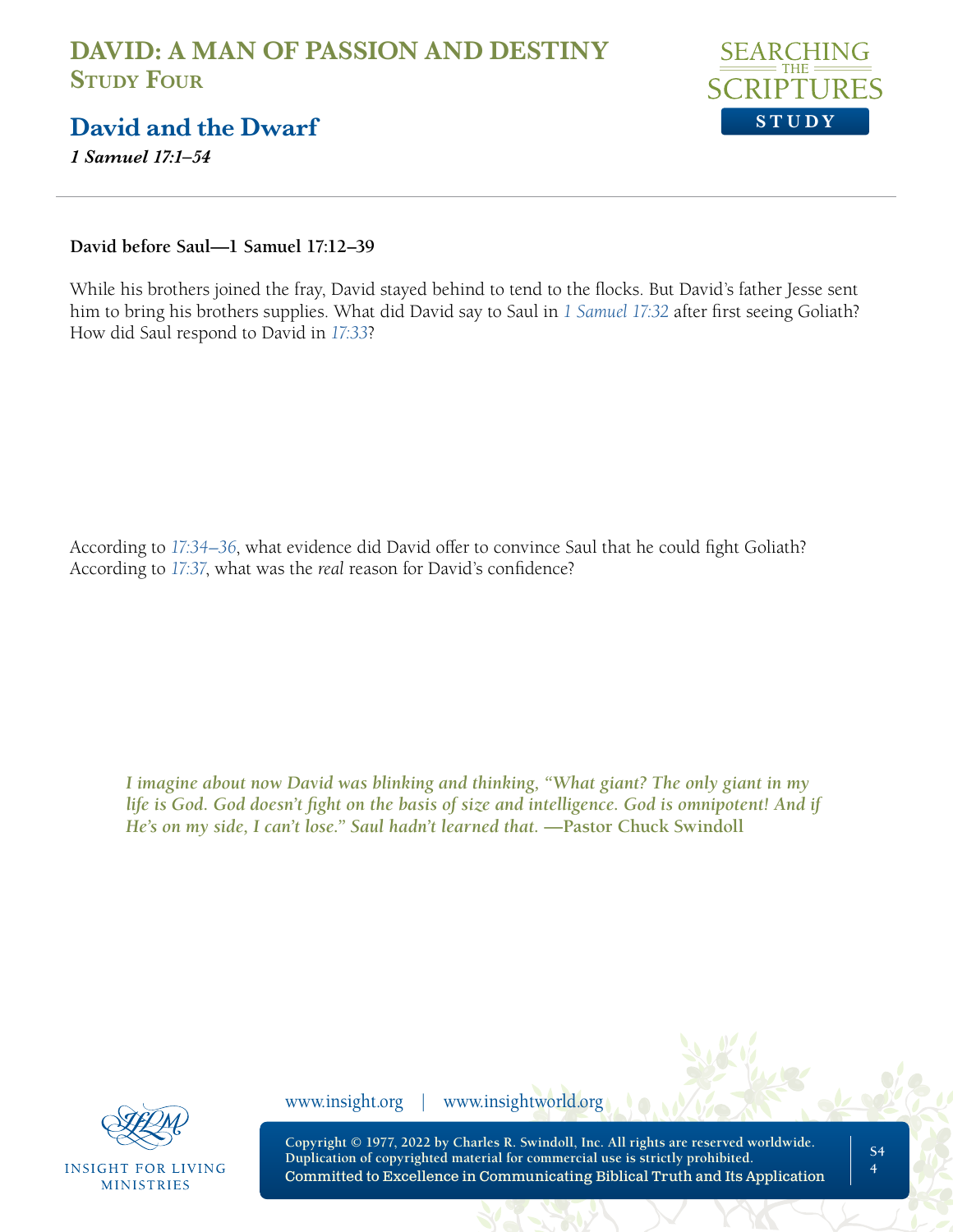

### **David and the Dwarf**

*1 Samuel 17:1–54*

#### **David before Goliath—1 Samuel 17:40–54**

King Saul offered David what help he could—from his weapons to his personal armor. But David rejected Saul's assistance and chose to fight Goliath using only his shepherd's staff, his sling, and five smooth stones. When David—looking small and unprepared for battle— approached Goliath, what was Goliath's impression of David according to *[1 Samuel 17:42–44](https://www.biblegateway.com/passage/?search=1+Samuel+17%3A42%E2%80%9344&version=NLT;NASB1995)*?

In one or two sentences, summarize David's address to Goliath in *[17:45–47](https://www.biblegateway.com/passage/?search=1+Samuel+17%3A45%E2%80%9347&version=NLT;NASB1995)*. (Note how often David mentions God!)

Goliath may have stood taller than any man David had ever encountered, but David felled him with a perfectly timed shot from his sling. None who witnessed this battle would have bet on David outmatching Goliath's strength. No, David could not have won this battle on his own. And David himself admitted this fact, declaring, "This is the Lord's battle" (17:47).



**INSIGHT FOR LIVING MINISTRIES** 

www.insight.org | www.insightworld.org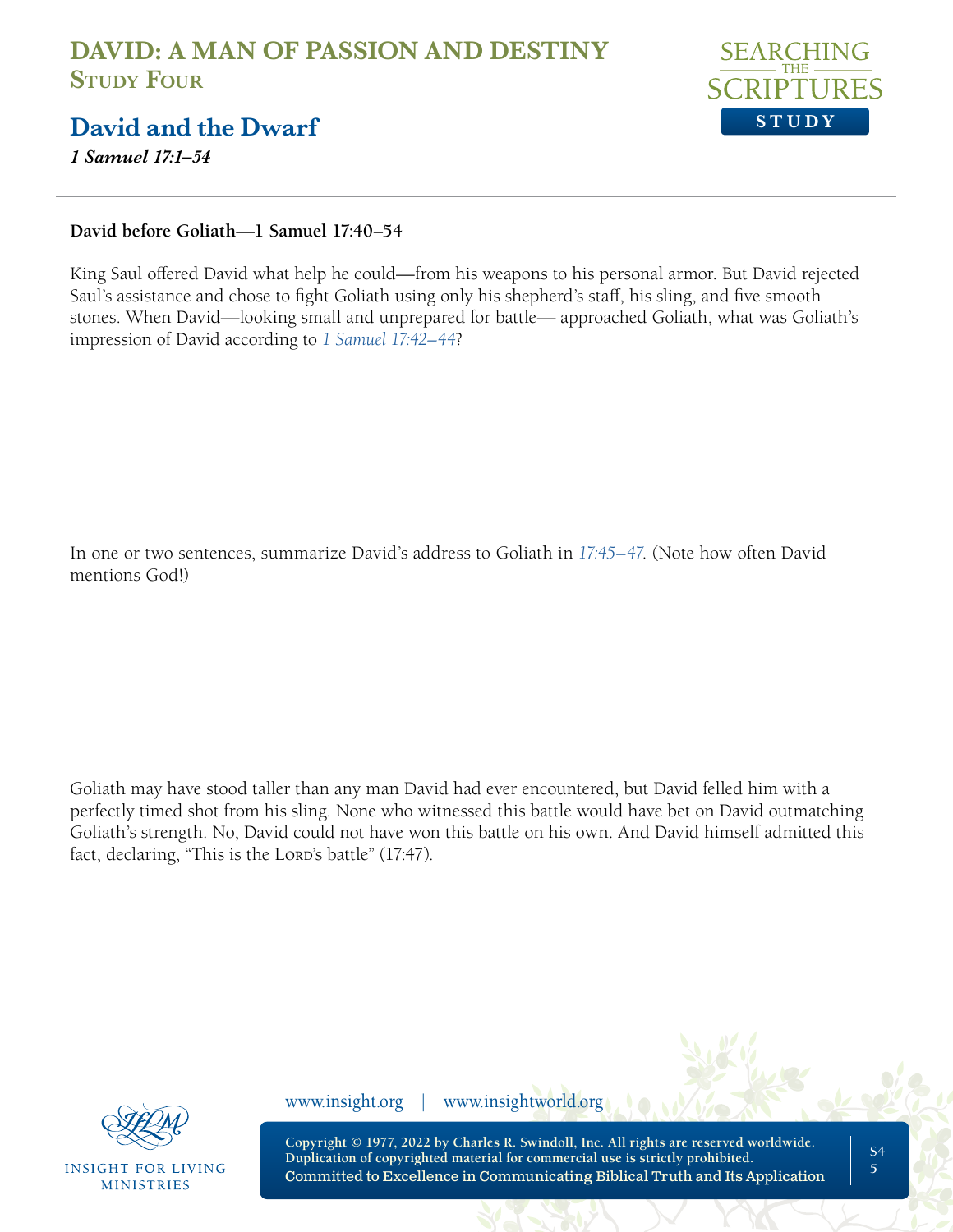

### **David and the Dwarf**

*1 Samuel 17:1–54*

#### **Interpretation: The Spiritual Giant David**

In *Searching the Scriptures: Find the Nourishment Your Soul Needs*, Pastor Chuck Swindoll described the benefit of good Bible study. He writes, "You'll become more stable in your faith; you'll be able to stand on your own as you master the science of interpretation."2

The account of David's miraculous triumph over Goliath is more than a fanciful myth or a tall tale designed simply to tell a good story. Rather, it was a *real* event whose record God chose to preserve in His Word to teach His people timeless theological truths upon which they can stand.

While Goliath was the most intimidating Philistine, Saul was the strongest and tallest Israelite. That's why he was king! Yet when Goliath demanded a champion from Israel, the king hid behind the shepherd. How did Saul's attitude contrast with David's in this episode with Goliath? What do their differing attitudes reveal about their faith in God?

What timeless theological truths can believers in Jesus Christ learn from this passage? How is David's example instructive for Christians who face impossible circumstances today?

*Hindsight gives a lot of insight. When you look back, you always know a better way. Unless you're David. David had the character it took to see the present as though seeing with hindsight. What a wise young man!* **—Pastor Chuck Swindoll**



INSIGHT FOR LIVING **MINISTRIES** 

www.insight.org | www.insightworld.org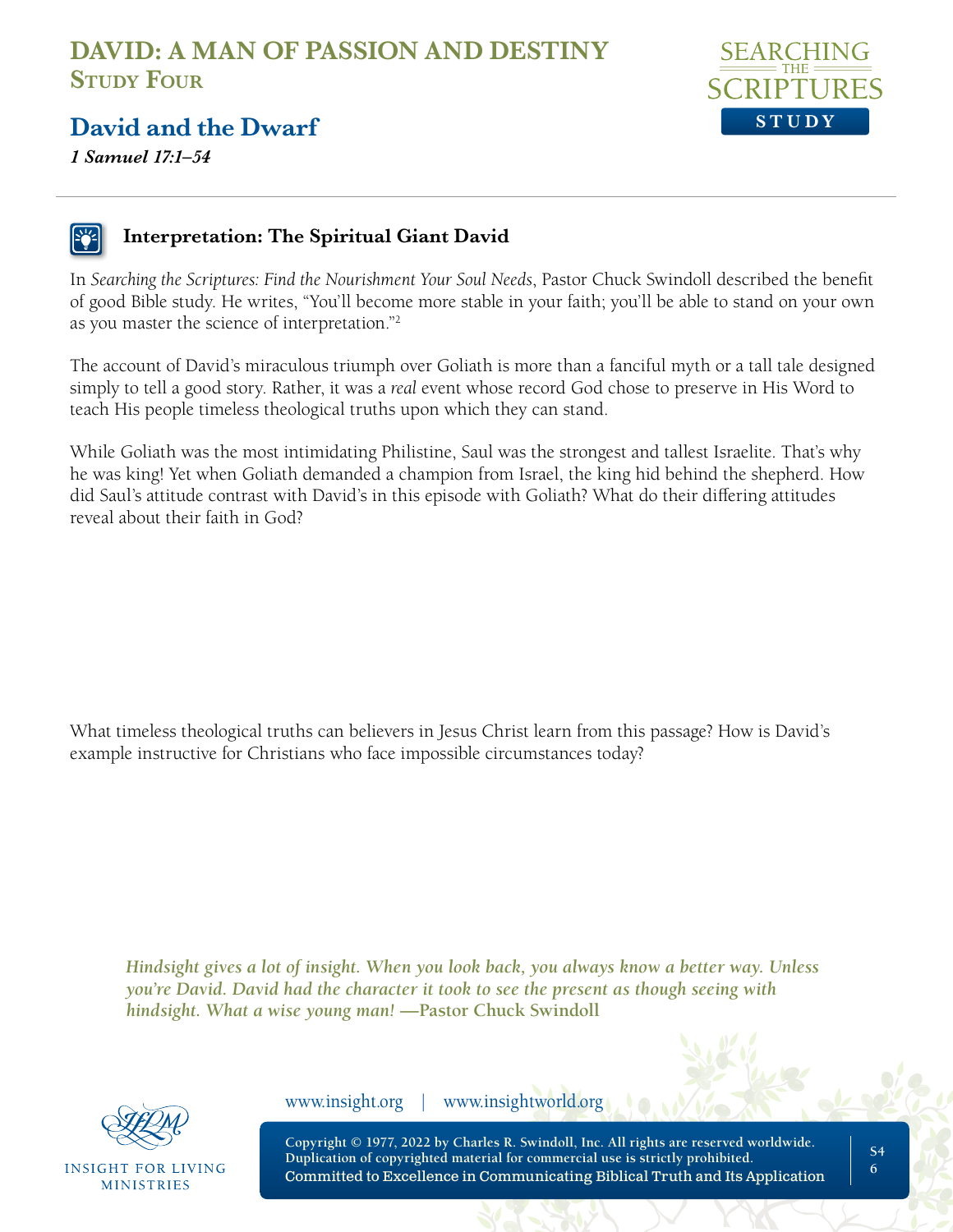

### **David and the Dwarf**

*1 Samuel 17:1–54*



#### **Correlation: Fighting the Real Battle**

A thousand years after the life of David, God would send a new champion to fight on behalf of his people— His own son, Jesus Christ. Yet Jesus did not come to battle for wealth and land. Rather, He entered the fray to win *souls* back from sin and death, and He fought to defend God's purposes and plan against Satan's schemes.

Read *[Matthew 16:13–19](https://www.biblegateway.com/passage/?search=Matthew+16%3A13%E2%80%9319&version=NLT;NASB1995)*. What powerful confession did Peter make about Jesus' identity?

What truth did Jesus share with Peter about the church and its battle against the powers of hell, the *true* giant at war with His people?

*God magnifies His name when we are weak. You don't have to be eloquent or strong or handsome or beautiful or brilliant to be blessed by God. All He asks of you is that you trust Him, that you stand before Him in integrity and faith, and He'll pick up the pieces.*  **—Pastor Chuck Swindoll**



INSIGHT FOR LIVING **MINISTRIES** 

www.insight.org | www.insightworld.org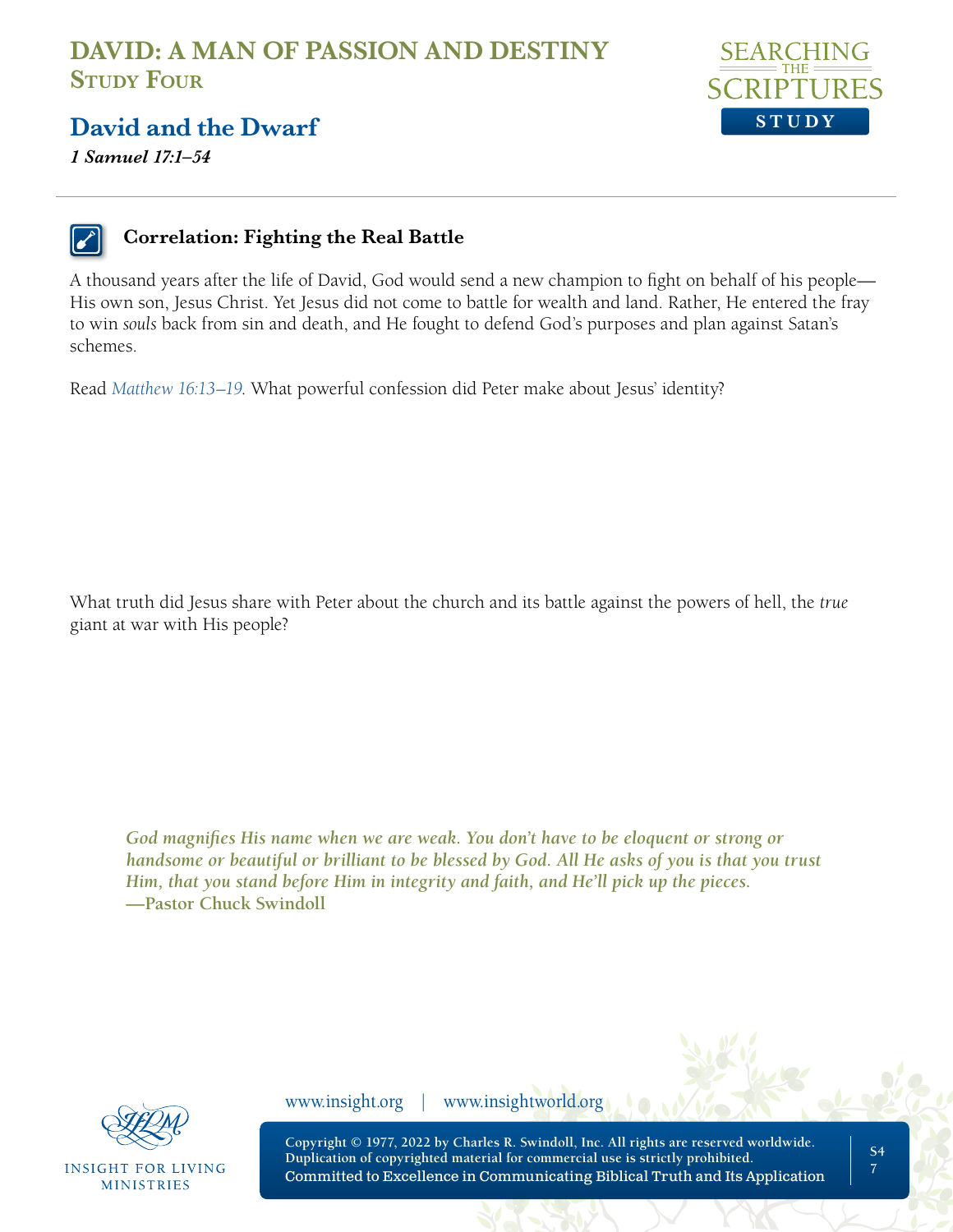

### **David and the Dwarf**

*1 Samuel 17:1–54*



#### **Application: Facing Goliaths Today**

God's people encounter their own unique "giants"—impossibly huge challenges—every day. Regarding these giants, the following application principles still ring true:

- 1. *Facing giants is an intimidating experience.*
- 2. *Doing battle is a lonely experience.*
- 3. *Trusting God is a stabilizing experience.*
- 4. *Winning victories is a memorable experience.*

In the space below, record a time you experienced victory through your faith in God. How did this experience shape your perspective, allowing you to see your circumstances more clearly from God's perspective the next time you faced hardship?

What giants do you face today?



**INSIGHT FOR LIVING MINISTRIES** 

www.insight.org | www.insightworld.org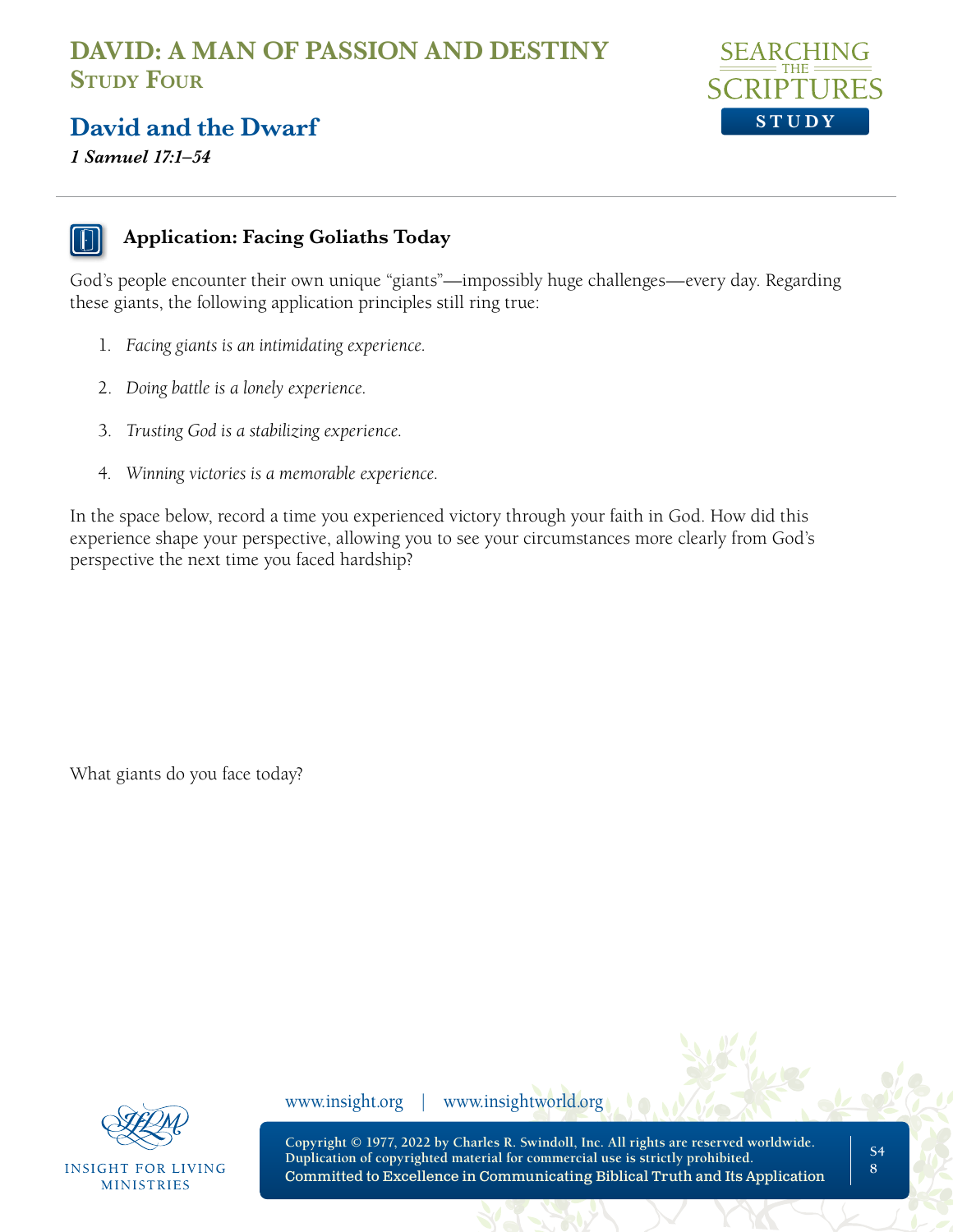

**David and the Dwarf**

*1 Samuel 17:1–54*

How can you lean on your Christian community as you face your giants? Remember, you never are alone because Christ is with you in the fight. What are some practical ways you can show your trust in Him amid these difficulties?

Through his faith in God, David proved to be the *true* giant who would conquer the spiritually weak Goliath. Some may think their current circumstances are so hard that they'd *rather* face Goliath. But no matter how great the giant, God is greater. And He will give you the strength to face that challenge. All He asks is that you trust Him.



# **A FINAL PRAYER**

*Father, I praise You because You are greater than my harshest doubts, my biggest worries, and my most fearsome enemies. Increase my faith, and help me remember this truth when I feel too small to face the challenges of this life. Give me the courage to face whatever giants threaten me today and to trust You each step of the way. I ask these things in Jesus' mighty name. Amen.*

#### ENDNOTES

- 1. To learn about Pastor Chuck Swindoll's *Searching the Scriptures* method of Bible study, go to the web page, "*[How to Study the Bible for Yourself](https://sts.insight.org/)*."
- 2. Charles R. Swindoll, *Searching the Scriptures: Find the Nourishment Your Soul Needs* (Carol Stream, IL: Tyndale House, 2016), 110.



INSIGHT FOR LIVING **MINISTRIES** 

www.insight.org | www.insightworld.org